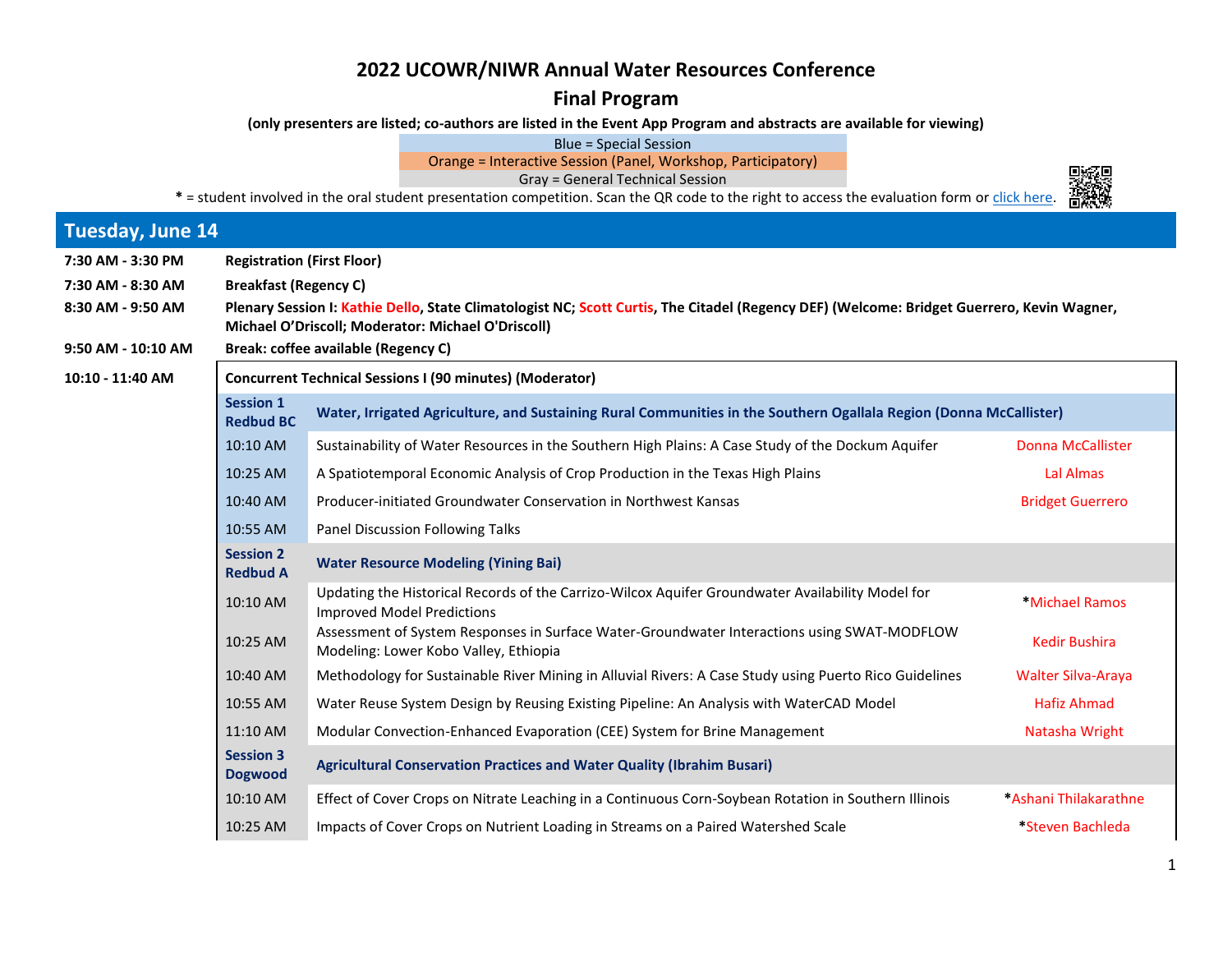| <b>TUESDAY</b>      | 10:40 AM                             | Integrating Watershed Modeling and Paleolimnological Techniques to Understand the Role of<br>Geographically Isolated Wetlands in Mitigating Non-point Source Pollution in Agricultural Landscapes | <b>Frances O'Donnell</b>          |
|---------------------|--------------------------------------|---------------------------------------------------------------------------------------------------------------------------------------------------------------------------------------------------|-----------------------------------|
|                     | 10:55 AM                             | Virtual Fencing for Improved Grazingland Water Quality                                                                                                                                            | Kevin Wagner                      |
|                     | 11:10 AM                             | Quantifying Conservation Practice Effectiveness Statewide: Balancing Variability with Usability                                                                                                   | <b>Katy Mazer</b>                 |
|                     | 11:25 AM                             | Cover Crops, Soil Moisture, and Precipitation Affect Nutrient Loss of Spring Applied Phosphorus<br>Fertilizer                                                                                     | *Harpreet Kaur                    |
|                     | <b>Session 4</b><br><b>Magnolia</b>  | Protecting Human Health Through Water Resources Management (Lucas Gregory & Anna Gitter)                                                                                                          |                                   |
|                     | 10:10 AM                             | There's Something in the Water: Mental and Physical Health Consequences Associated with Tap<br>Water Contamination in Six Nations of the Grand River First Nation                                 | Sarah Duignan                     |
|                     | 10:25 AM                             | SmartPath: A Grower Directed Tool Box to Protect Human Health Through Advanced Irrigation Water<br><b>Quality Management</b>                                                                      | <b>Lucas Gregory</b>              |
|                     | 10:40 AM                             | TBD                                                                                                                                                                                               |                                   |
|                     | 10:55 AM                             | QMRA of Recreational Beaches Impacted by Dog, Gull, and Human Fecal Sources                                                                                                                       | <b>Anna Gitter</b>                |
|                     | 11:10 AM                             | The Role of Environmental Buffers in Potable Water Reuse                                                                                                                                          | Olya Keen                         |
|                     | 11:25 AM                             | <b>Panel Discussion</b>                                                                                                                                                                           |                                   |
|                     | <b>Session 5</b><br>Gardenia         | <b>Engaging Stakeholders in Water Resource Management (Kim Morganello)</b>                                                                                                                        |                                   |
|                     | 10:10 AM                             | Accomplishing Common Goals through a Regional Stormwater Partnership                                                                                                                              | Regina Guyer & Marissa<br>Meltzer |
|                     | 10:25 AM                             | Staggered Volunteering: An Approach to Managing Public Participation in Water Quality Restoration<br>During a Pandemic                                                                            | <b>Jake Mowrer</b>                |
|                     | 10:40 AM                             | Engaging the Earth Science Community for Developing a River Morphology Information System<br>(RIMORPHIS)                                                                                          | <b>Amanda Cox</b>                 |
|                     | 10:55 AM                             | Stakeholder Engagement in Watershed Management: Lessons from Two Texas Watersheds                                                                                                                 | Evgenia Spears                    |
|                     | 11:10 AM                             | On-campus Stream Restoration as Interdisciplinary Senior Capstone                                                                                                                                 | <b>Chelsea Peters</b>             |
|                     | 11:25 AM                             | A Collaborative Research Framework for Co-Producing Knowledge to Enhance Climate Resilience                                                                                                       | <b>Loretta Singletary</b>         |
| 11:50 AM - 12:50 PM |                                      | UCOWR Delegate Luncheon (Regency C). Must be pre-registered. Bring ticket from registration packet. Everyone else lunch on their own.                                                             |                                   |
| 11:50 AM - 12:50 PM |                                      | Friends of Reedy River Field Trip, max = 20 (60 minutes) Must be pre-registered to attend. (Meet near Registration desk)                                                                          |                                   |
| 1:00 PM - 2:15 PM   |                                      | Water Monitoring Demonstration Workshop Hosted by In-Situ (Meet near Registration desk)                                                                                                           |                                   |
| 1:00 PM - 2:15 PM   |                                      | <b>Concurrent Technical Sessions II (75 minutes) (Moderator)</b>                                                                                                                                  |                                   |
|                     | <b>Session 6</b><br><b>Redbud BC</b> | Assessing and Managing Water through Climate Extremes (Ginger Paige)                                                                                                                              |                                   |
|                     | 1:00 PM                              | Is There a New Era of Flood Risk? A Rapid Assessment and Improved Perspective on a County-wide Scale                                                                                              | JC Hollingsworth                  |

2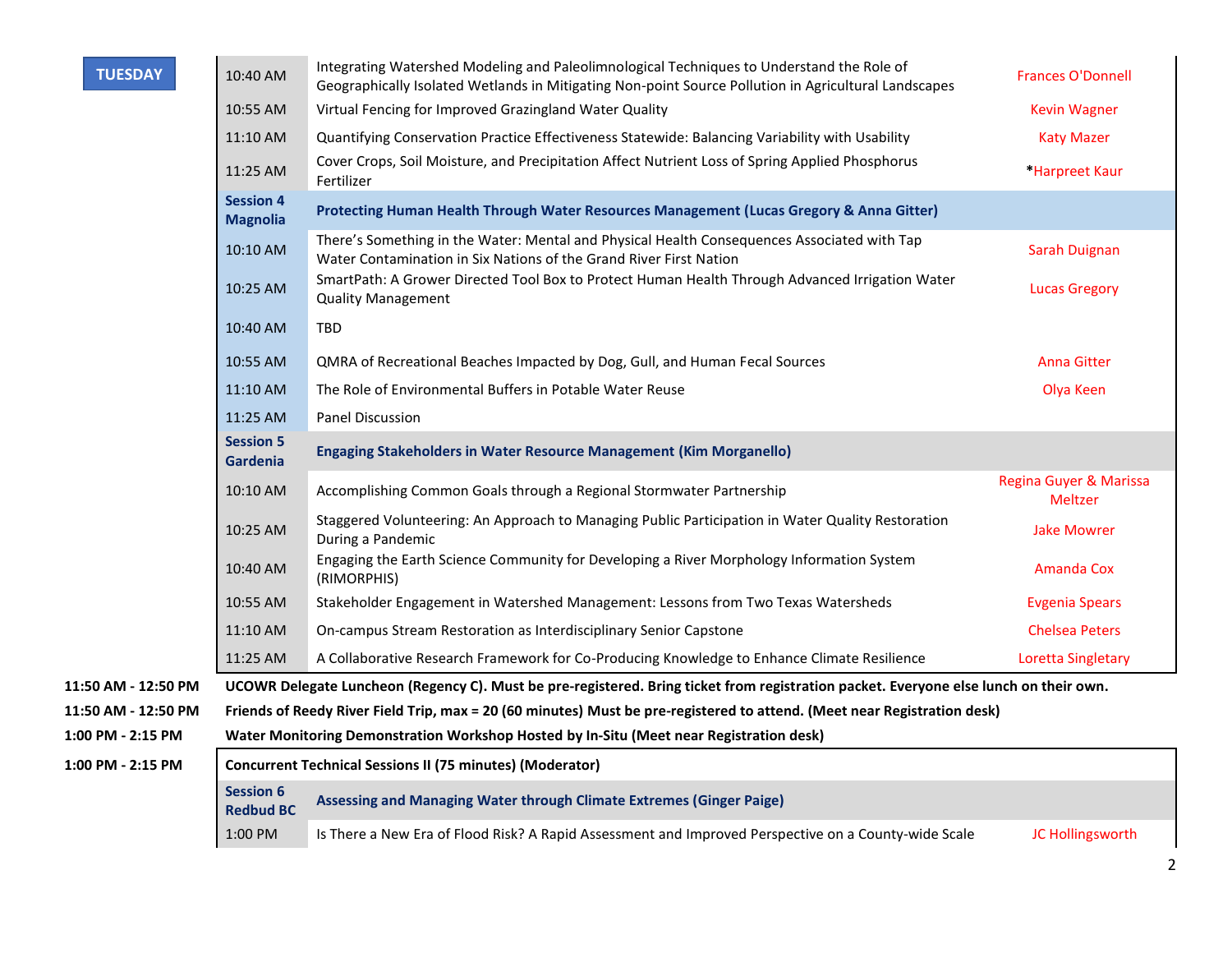| TUESDAY |
|---------|
|         |

| 1:15 PM                             | Barriers and Opportunities for Ecosystem-based Adaptation to Climate Change Impacts in the Cache River<br>Watershed of Southern Illinois                                                                     | Kofi Akamani                                          |
|-------------------------------------|--------------------------------------------------------------------------------------------------------------------------------------------------------------------------------------------------------------|-------------------------------------------------------|
| 1:30 PM                             | Integrating Data Sets to Understand Climate Change Vulnerability for Aquatic Fauna in West Virginia<br>Watersheds                                                                                            | *Joseph Molina                                        |
| 1:45 PM                             | Eclipsing Problems Embedded in Composite Drought Indices                                                                                                                                                     | Mohammad Hadi Bazrkar                                 |
| 2:00 PM                             | Extreme Flooding: A Non-Stationary Hydrologic Assessment of Seasonal Floods in South Carolina                                                                                                                | *Ryne Phillips                                        |
| <b>Session 7</b><br><b>Dogwood</b>  | Citizen Science in SE Waters: Common Challenges, Unique Approaches (Rachel McGuire)                                                                                                                          |                                                       |
| 1:00 PM                             | Introduction & Panel Overview                                                                                                                                                                                |                                                       |
| 1:05 PM                             | Mississippi Water Stewards: Building Capacity for Watershed Protection through Community-based<br>Monitoring                                                                                                 | <b>Beth Baker</b>                                     |
| 1:15 PM                             | Watershed Watch in Kentucky: A Case-Study of a Nonprofit-Based Community Science Organization                                                                                                                | <b>Steven Evans &amp; Malissa</b><br><b>McAlister</b> |
| 1:25 PM                             | Challenges, Growth, and Future Objectives of the South Carolina Adopt-a-Stream Program                                                                                                                       | <b>Katie Callahan</b>                                 |
| 1:35 PM                             | Georgia Adopt-a-Stream                                                                                                                                                                                       | <b>Harold Harbert</b>                                 |
| 1:45 PM                             | Addressing Reach, Recruitment, and Retention of Volunteer Water Quality Monitors with Alabama Water<br>Watch                                                                                                 | <b>Rachel McGuire &amp; Mona</b><br><b>Dominguez</b>  |
| 1:55 PM                             | Panel Discussion with Q&A                                                                                                                                                                                    |                                                       |
| <b>Session 8</b><br><b>Magnolia</b> | <b>Lightning Talks (Bridget Guerrero)</b>                                                                                                                                                                    |                                                       |
| 1:00 PM                             | A Vision for Building Trust and Reciprocity in Watershed-Scale Community-Based Science through<br><b>Interconnected Science Participation Programs</b>                                                       | <b>Stephen Moysey</b>                                 |
| 1:05 PM                             | Indigenous Communities' Prioritized Information and Data Needs to Enhance the Climate Resilience of<br>Water Resources on Reservation Lands: A Participatory Research Approach in the Arid Southwestern U.S. | <b>Loretta Singletary</b>                             |
| 1:10 PM                             | Factors Affecting United States Geological Survey Freshwater Irrigation Withdrawal Estimates in Utah                                                                                                         | *Jason Manley                                         |
| 1:15 PM                             | Efficacy and Design of Saturated Riparian Buffers (SRBs) in Central Illinois                                                                                                                                 | *Emma Eldridge                                        |
| 1:20 PM                             | A Comparison of the Denitrifying Capabilities of Bioreactors Comprised of Woodchips, Pine Bark, and<br>Peanut Hulls Paired with Expanded Slate as a Phosphate Adsorbent at High Flow Rates                   | *Ann Marie Lindley                                    |
| 1:25 PM                             | Impacts of Flue Gas Desulfurization Gypsum Application on Surface Runoff Water Quality in Southern<br><b>Illinois</b>                                                                                        | <b>Kevin Turnbow</b>                                  |
| 1:30 PM                             | Using Remote Sensing Techniques to Identify Concentrated Pockets of Coal Ash within a Recreational<br>Lake                                                                                                   | Joni Backstrom                                        |
| 1:35 PM                             | Assessing Indicators of Soil Quality and Forest Productivity across a Chronosequence of Afforested<br>Cropland in Cypress Creek National Wildlife Refuge                                                     | *Maggie Herrmann                                      |
| 1:40 PM                             | <b>Question &amp; Answer</b>                                                                                                                                                                                 |                                                       |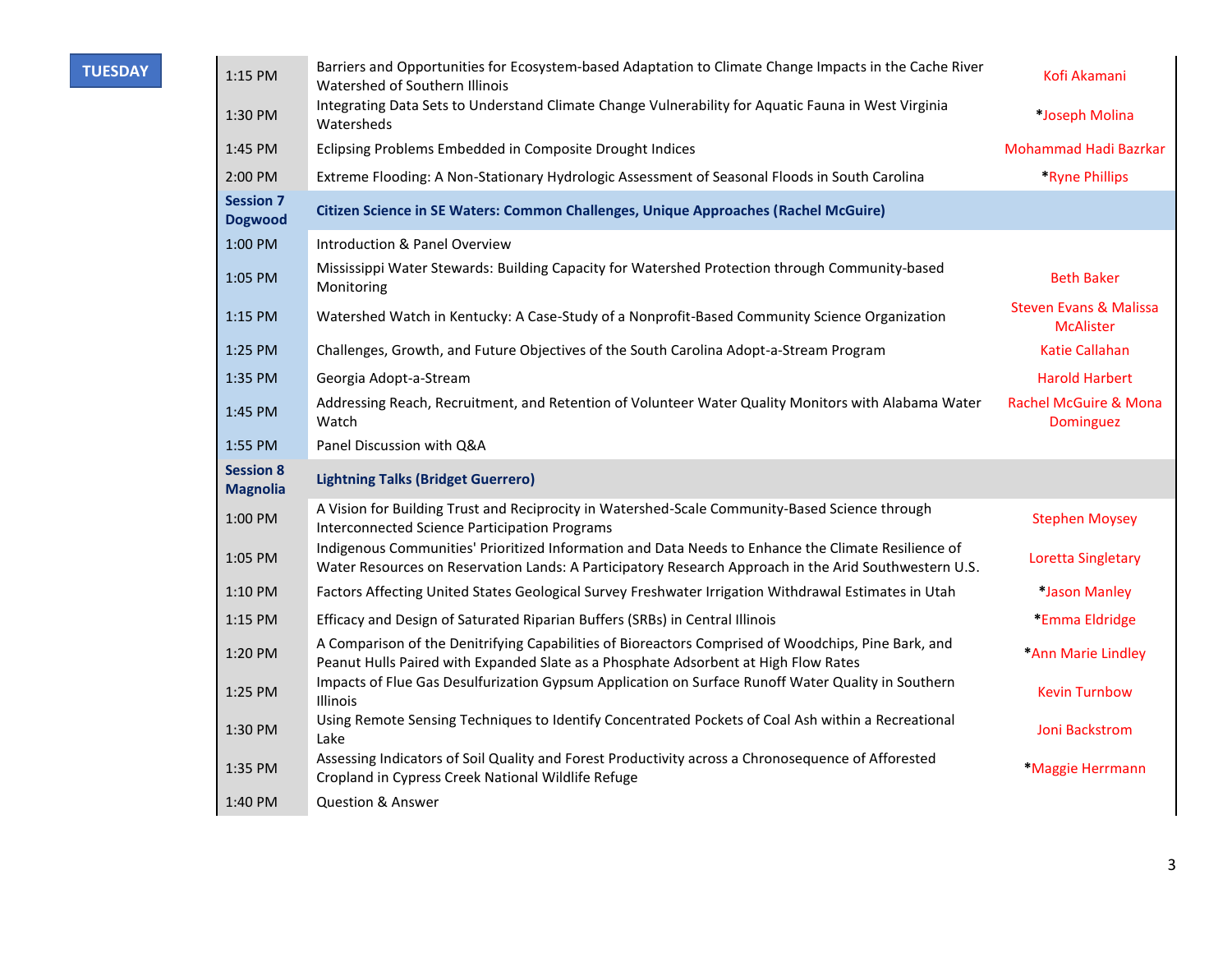| <b>TUESDAY</b>    | <b>Session 9</b><br><b>Gardenia</b>   | <b>Water Resources Education (Chelsea Peters)</b>                                                                                                          |                           |
|-------------------|---------------------------------------|------------------------------------------------------------------------------------------------------------------------------------------------------------|---------------------------|
|                   | 1:00 PM                               | The Hybrid Training Model: Effective, In-Depth Water Resource Management Education                                                                         | <b>Kim Morganello</b>     |
|                   | $1:15$ PM                             | Community Cloud Computing Services to Support Water Science Education and Research                                                                         | <b>Anthony Castronova</b> |
|                   | 1:30 PM                               | Evaluating the Efficacy of Targeted Educational Interventions to Improve Residential Outdoor Water-Use<br>Efficiency                                       | *Rosa Garcia              |
|                   | 1:45 PM                               | Direct Mailing Educational Campaign Impacts on the Adoption of Grazing Management Practices                                                                | Allen Berthold            |
|                   | 2:00 PM                               | Innovating Water Conservation Strategies through North Carolina's Agricultural Water Resources<br>Assistance Program (AgWRAP)                              | <b>Sydney Mucha</b>       |
| 2:15 PM - 2:35 PM |                                       | Break: snacks available (Regency C)                                                                                                                        |                           |
| 2:35 PM - 3:50 PM |                                       | <b>Concurrent Technical Sessions III (75 minutes) (Moderator)</b>                                                                                          |                           |
|                   | <b>Session 10</b><br><b>Redbud BC</b> | <b>Sustainable Irrigation Practices in Southern Agriculture (Drew Gholson)</b>                                                                             |                           |
|                   | 2:35 PM                               | Irrigation Best Management Practices: Influencing Factors in Arkansas, Louisiana, and Mississippi                                                          | <b>Merri Day</b>          |
|                   | 2:50 PM                               | Role of Sponsored Conservation Programs on Adoption of Irrigation Water Best Management Practices in<br>the Lower Mississippi River Basin                  | <b>Nicolas Quintana</b>   |
|                   | 3:05 PM                               | Economic Value of Irrigation Water in Oklahoma Panhandle Counties                                                                                          | Lixia Lambert             |
|                   | 3:20 PM                               | Impact of Low Energy Precision Application (LEPA) Adoption on Irrigation Decisions and Water Saving in<br>High Plains Aquifer Kansas                       | Amer Al-Sudani            |
|                   | 3:35 PM                               | <b>TBD</b>                                                                                                                                                 | <b>Mary Love Tagert</b>   |
|                   | <b>Session 11</b><br><b>Dogwood</b>   | The Case for Watershed Based Planning to Reduce Pollution and Protect Surface Water Quality (Amy Scaroni)                                                  |                           |
|                   | 2:35 PM                               | Resources and Lessons Learned from the WBP Development Process                                                                                             | <b>Kathryn Ellis</b>      |
|                   | 2:50 PM                               | Watershed Modeling to Improve Water Quality: Lessons Learned as a Professional Engineer                                                                    | Debabrata Sahoo           |
|                   | 3:05 PM                               | Quantifying Ecosystem Services to Aid in Watershed Management and Planning                                                                                 | *Lucas Clay               |
|                   | 3:20 PM                               | A Road Map to Restoration: Community Driven Watershed Planning on Edisto Island, SC                                                                        | <b>Amy Scaroni</b>        |
|                   | 3:35 PM                               | An Adaptive Management Case Study of the May River Watershed Action Plan Implementation in<br>Bluffton, SC                                                 | <b>Kimberly Jones</b>     |
|                   | <b>Session 12</b><br><b>Magnolia</b>  | <b>FACETS Project Overview and Farm-Forest Scale Analyses 1 (Michael Dukes)</b>                                                                            |                           |
|                   | 2:35 PM                               | Stakeholder-Driven Modeling in Support of Groundwater Sustainability: The Floridan Aquifer<br>Collaborative Engagement for Sustainability (FACETS) Project | <b>Wendy Graham</b>       |
|                   | 2:50 PM                               | Agronomic and Nitrogen Dynamics of a Corn-Carrot-Peanut Crop Rotation                                                                                      | <b>Michael Dukes</b>      |
|                   | 3:05 PM                               | Large Scale Implementation of Soil Moisture Sensors in Georgia: What Did We Learn?                                                                         | <b>Wesley Porter</b>      |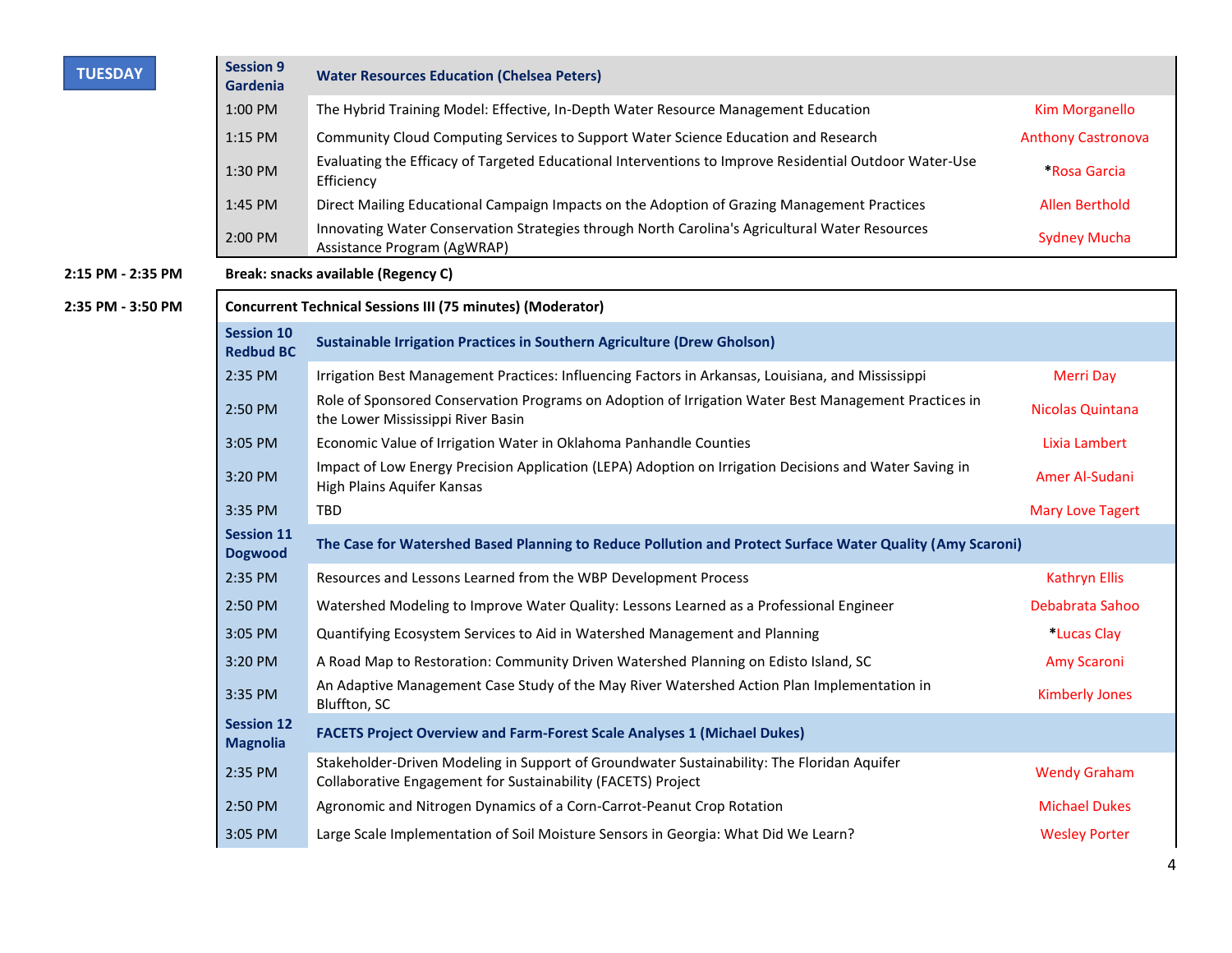| <b>TUESDAY</b>    | 3:20 PM                                                          | Quantifying Environmental and Economic Tradeoffs for Agricultural and Silvicultural Practices in the<br>Floridan Aquifer Region                                                                                                                                                                                                                                                                                                                                                                                                                                       | <b>Nathan Reaver</b>  |
|-------------------|------------------------------------------------------------------|-----------------------------------------------------------------------------------------------------------------------------------------------------------------------------------------------------------------------------------------------------------------------------------------------------------------------------------------------------------------------------------------------------------------------------------------------------------------------------------------------------------------------------------------------------------------------|-----------------------|
|                   | <b>Session 13</b><br><b>Gardenia</b>                             | Southeastern U.S. Coastal Flooding: Part 1 (Vidya Samadi)                                                                                                                                                                                                                                                                                                                                                                                                                                                                                                             |                       |
|                   | 2:35 PM                                                          | Assessing the Complex Processes that Drive Coastal Flooding in Northeastern South Carolina                                                                                                                                                                                                                                                                                                                                                                                                                                                                            | <b>Tom Williams</b>   |
|                   | 2:50 PM                                                          | Recent Trends in Sea-level Rise Vulnerability and Adaptation Modeling Methodologies                                                                                                                                                                                                                                                                                                                                                                                                                                                                                   | Janardan Mainali      |
|                   | 3:05 PM                                                          | Flood Prediction Using an Artificial Recurrent Neural Network                                                                                                                                                                                                                                                                                                                                                                                                                                                                                                         | *Rishav Karanjit      |
|                   | 3:20 PM                                                          | Developing an Improved Compound Flood Modeling Using Fully Coupled, Distributed Hydrologic Model                                                                                                                                                                                                                                                                                                                                                                                                                                                                      | <b>Ahad Tanim</b>     |
|                   | 3:35 PM                                                          | Compound Hazards in Coastal Regions of the Southeast USA in the Present and Climate Change<br>Conditions                                                                                                                                                                                                                                                                                                                                                                                                                                                              | *Ramprasa Yaddanapudi |
| 2:35 PM - 4:00 PM |                                                                  | Introduction to GIS Workshop (Crepe Myrtle) Led by the Clemson Center for Geospatial Technologies. Bring your laptop.                                                                                                                                                                                                                                                                                                                                                                                                                                                 |                       |
| 3:50 PM - 4:10 PM |                                                                  | Break: coffee available (Regency C)                                                                                                                                                                                                                                                                                                                                                                                                                                                                                                                                   |                       |
| 4:10 PM - 5:10 PM | <b>Concurrent Technical Sessions IV (60 minutes) (Moderator)</b> |                                                                                                                                                                                                                                                                                                                                                                                                                                                                                                                                                                       |                       |
|                   | <b>Session 14</b><br><b>Redbud BC</b>                            | Sustainable Irrigation Practices in Southern Agriculture: Panel Discussion (Nicolas Quintana)                                                                                                                                                                                                                                                                                                                                                                                                                                                                         |                       |
|                   | 4:10 PM                                                          | Panelists:<br>Ali Ajaz, Program Specialist, Texas Water Resources Institute, Texas A&M AgriLife<br>Don Christy, Executive Director, Yazoo Mississippi Delta Joint Water Management District, Stoneville, MS<br>Drew Gholson, Coordinator, National Center for Alluvial Aquifer Research<br>Jason Krutz, Director, Mississippi Water Resources Research Institute, Mississippi State University<br>Mary Love Tagert, Assistant Extension Professor, Mississippi State University<br>Kevin Wagner, Director, Oklahoma Water Resources Center, Oklahoma State University |                       |
|                   | <b>Session 15</b><br><b>Dogwood</b>                              | <b>Challenges and Tools for Wastewater Treatment and Reuse (Udayakumar Sekaran)</b>                                                                                                                                                                                                                                                                                                                                                                                                                                                                                   |                       |
|                   | 4:10 PM                                                          | Occurrence and Characteristics of Microplastics in a Wastewater Stabilization Pond and an Oxidation<br>Ditch Wastewater Treatment Plant at the University of Mississippi                                                                                                                                                                                                                                                                                                                                                                                              | <b>James Cizdziel</b> |
|                   | 4:25 PM                                                          | Mount Pleasant Waterworks Explores Direct Potable Reuse (DPR) as a Source Water Sustainability<br>Option.                                                                                                                                                                                                                                                                                                                                                                                                                                                             | <b>Jestine Deepe</b>  |
|                   | 4:40 PM                                                          | Heteroatom Doping Modulating the Physicochemical Properties of Waste Derived Carbon: A Potential<br>Candidate for Lead and Arsenic Capturing from Wastewater                                                                                                                                                                                                                                                                                                                                                                                                          | <b>Hafiz Aamir</b>    |
|                   | 4:55 PM                                                          | Nitrogen and Phosphorus Remediation in Mesocosm-Scale Floating Treatment Wetlands for Wastewater<br>Treatment                                                                                                                                                                                                                                                                                                                                                                                                                                                         | *Matthew Barnes       |
|                   | <b>Session 16</b><br><b>Magnolia</b>                             | <b>FACETS Project Overview and Farm-Forest Scale Analyses 2 (Nathan Reaver)</b>                                                                                                                                                                                                                                                                                                                                                                                                                                                                                       |                       |
|                   | 4:10 PM                                                          | Modeling the Impacts of Agricultural Practices on Nitrate Loads, Streamflow and Crop Yields in the Santa<br>Fe River Basin                                                                                                                                                                                                                                                                                                                                                                                                                                            | *Dogil Lee            |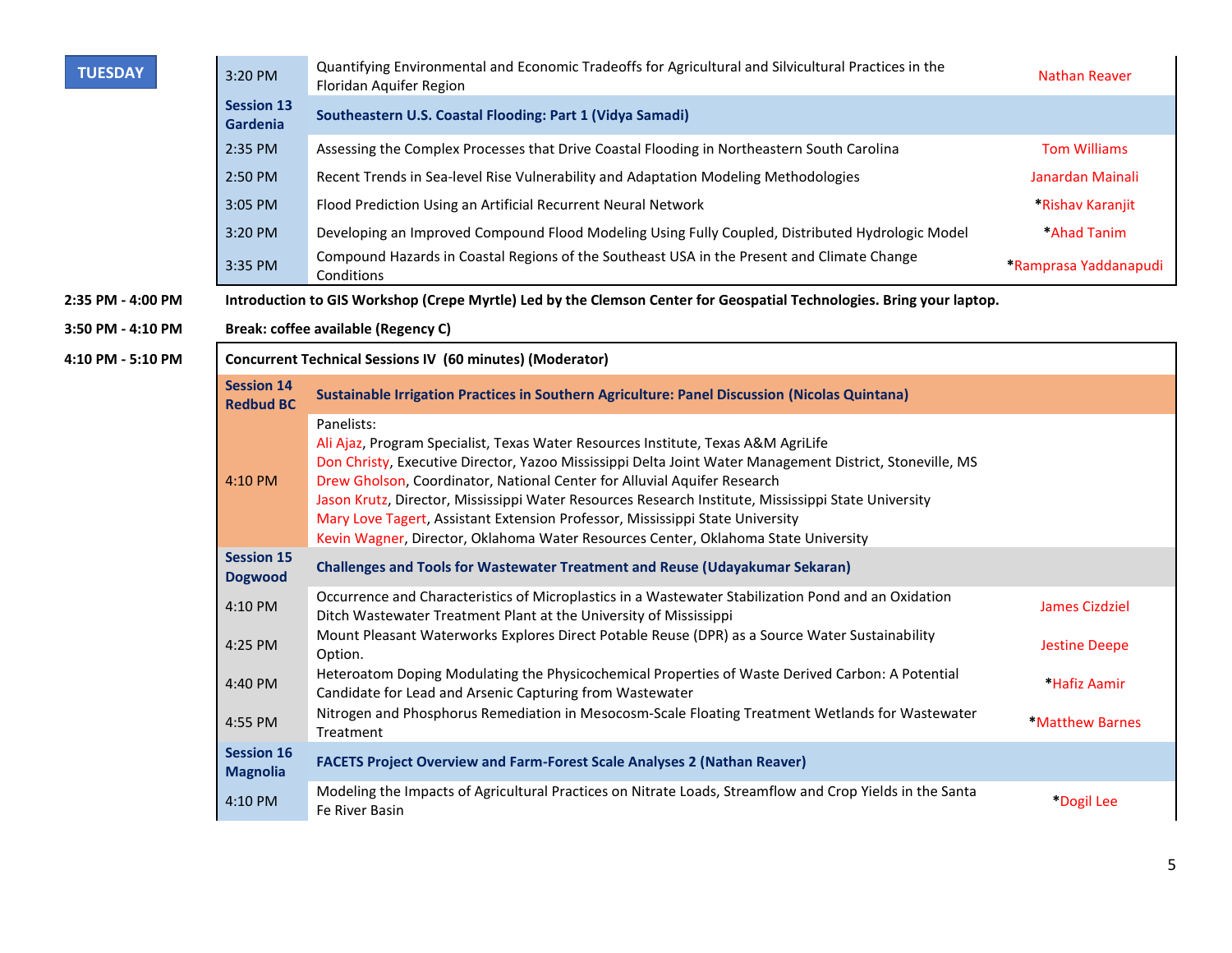| $8:00$ PM - 10:00 PM |                                                               | <b>Student Trivia Event (Crepe Myrtle)</b>                                                                                                                                      |                     |
|----------------------|---------------------------------------------------------------|---------------------------------------------------------------------------------------------------------------------------------------------------------------------------------|---------------------|
| 5:30 PM - 7:30 PM    | Welcome Reception & Poster Session (see page 13) (Regency AB) |                                                                                                                                                                                 |                     |
| 4:10 PM - 5:10 PM    |                                                               | <b>Career Panel for Students and Young Professionals (Crepe Myrtle)</b>                                                                                                         |                     |
|                      | 4:55 PM                                                       | Intersection of Hybrid Infrastructure and Perceptions of Risk                                                                                                                   | Jon Calabria        |
|                      | 4:40 PM                                                       | Planning, Modeling, and Monitoring of Green Infrastructure Interventions for Flood Mitigation in the East<br>Central Florida Coastal Zone                                       | <b>Jason Evans</b>  |
|                      | 4:25 PM                                                       | Exploring Landscapes of Unequal Exposure to Risk: Mapping Poverty Clusters in Relation to Pluvial<br>Flooding                                                                   | Narcisa Pricope     |
|                      | 4:10 PM                                                       | Evaluating Economic Impacts due to Storm-based and Tidal Flooding in the Coastal Southeastern U.S.                                                                              | <b>Robert Carey</b> |
|                      | <b>Session 17</b><br><b>Gardenia</b>                          | Southeastern U.S. Coastal Flooding: Part 2 (Chris de Bodisco)                                                                                                                   |                     |
|                      | 4:55 PM                                                       | A Stochastic Dynamic Optimization Approach for Understanding Expected Land Use Changes to Meet<br>Potential Water Quality Regulations: A Case Study from Georgia, United States | Yu-Kai Huang        |
|                      | 4:40 PM                                                       | Evaluating the Water Quantity and Environmental Benefits of Sustainable Agricultural Management<br>Practices in the Lower Apalachicola-Chattahoochee-Flint River Basin, USA     | <b>Ritesh Karki</b> |
|                      | 4:25 PM                                                       | Simulating Nitrate Loading and Nitrate Transport to the Devil's Springs Complex in the Santa Fe River<br>Basin, FL using SWAT-MODFLOW and MODPATH                               | Rob De Rooij        |

## **Wednesday, June 15**

| 7:30 AM - 3:30 PM  | <b>Registration (First Floor)</b>                               |                                                                                                                                 |                         |  |  |  |
|--------------------|-----------------------------------------------------------------|---------------------------------------------------------------------------------------------------------------------------------|-------------------------|--|--|--|
| 7:30 AM - 8:30 AM  | <b>Breakfast - Roundtable Discussions (Regency C)</b>           |                                                                                                                                 |                         |  |  |  |
| 8:30 AM - 9:20 AM  |                                                                 | Plenary Session II - Jeffrey Allen, Clemson University, Warren A. Hall Medal Recipient (Regency DEF) (Moderator: Jeff Peterson) |                         |  |  |  |
| 9:20 AM - 9:40 AM  |                                                                 | Break: coffee available (Regency C)                                                                                             |                         |  |  |  |
| 9:40 AM - 10:40 AM |                                                                 | Friends of Reedy River Field Trip, max = 20 (60 minutes) Must be pre-registered to attend. (Meet near Registration desk)        |                         |  |  |  |
| 9:40 AM - 10:40 AM | <b>Concurrent Technical Sessions V (60 minutes) (Moderator)</b> |                                                                                                                                 |                         |  |  |  |
|                    | <b>Session 18</b><br><b>Redbud BC</b>                           | <b>Opportunities for International Collaboration on Water and Food Security (Lal Almas)</b>                                     |                         |  |  |  |
|                    | 9:40 AM                                                         | Egypt Food Security Research Project: Can the Desert Help Meet Egypt Food Demand?                                               | Lal Almas               |  |  |  |
|                    | 9:55 AM                                                         | The Art of Building International Higher Education Partnerships in Pakistan to Advance Water Security<br>and Resilience         | <b>Steven Burian</b>    |  |  |  |
|                    | 10:10 AM                                                        | Multiscale Coastal Vulnerability Analysis of South Carolina Coast Integrating Socio-environmental<br><b>Geospatial Dataset</b>  | <b>Ahad Tanim</b>       |  |  |  |
|                    | 10:25 AM                                                        | Collaborative Experience in Ogallala Water CAP                                                                                  | <b>Bridget Guerrero</b> |  |  |  |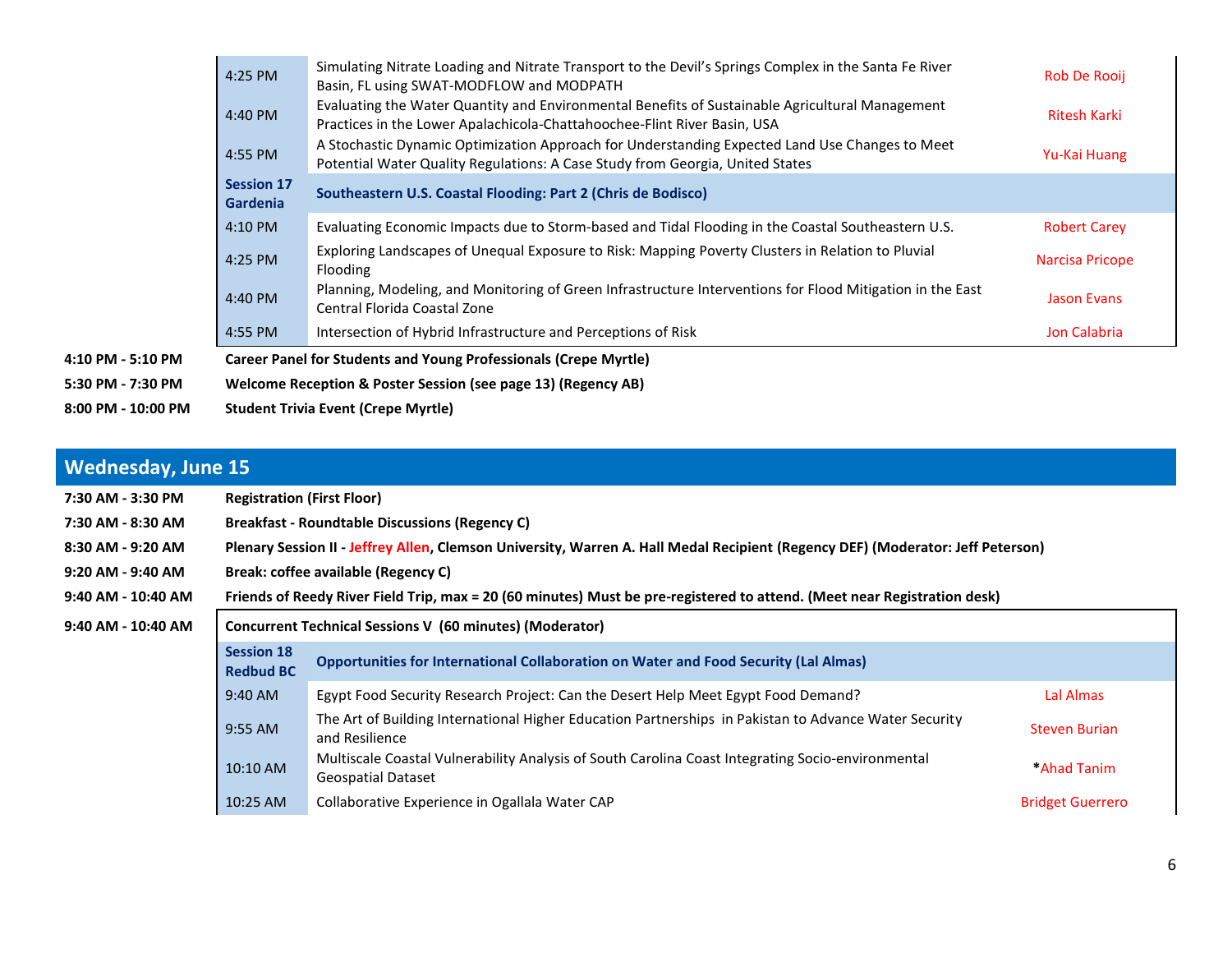| <b>WEDNESDAY</b>    | <b>Session 19</b><br><b>Dogwood</b>   | <b>Finding Stable Middle Ground in Stream Improvement Practices (Katie Collins)</b>                                                                                                                                                                                                                                                                                                                                   |                           |
|---------------------|---------------------------------------|-----------------------------------------------------------------------------------------------------------------------------------------------------------------------------------------------------------------------------------------------------------------------------------------------------------------------------------------------------------------------------------------------------------------------|---------------------------|
|                     | 9:40 AM                               | Panel Discussion with Katie Collins, Eve Brantley, Amanda Gumbert, Mitch Woodward<br>There is a need for manageable, intermediate options to address eroding streambanks and enhance riparian areas, leading to<br>improved water quality and in-stream habitat. The panel will discuss efforts being made in the Southeastern US to provide education<br>and technical training about intermediate stream solutions. |                           |
|                     | <b>Session 20</b><br><b>Magnolia</b>  | <b>Building Resilience in Water Systems (Kofi Akamani)</b>                                                                                                                                                                                                                                                                                                                                                            |                           |
|                     | 9:40 AM                               | Preparing for, Responding to, and Mitigating Compound Coastal Water Hazards for Resilient Rural<br>Communities                                                                                                                                                                                                                                                                                                        | <b>Scott Curtis</b>       |
|                     | 9:55 AM                               | Conceptual Decision Support Tool for Climate-Resilient Infrastructure in Adapting to Climate Change<br>and Sea Level Rise                                                                                                                                                                                                                                                                                             | <b>Xixi Wang</b>          |
|                     | 10:10 AM                              | Moving Beyond Resilience: Antifragility Assessment and Design of Flood Control Systems                                                                                                                                                                                                                                                                                                                                | *Farboud Khatami          |
|                     | 10:25 AM                              | Assessing General and Specified Resilience in Resource-dependent Communities: A Case Study of the<br>Cache River Watershed of Southern Illinois                                                                                                                                                                                                                                                                       | *Raymond Bieri            |
|                     | <b>Session 21</b><br>Gardenia         | Addressing Challenges of Climate Change on Wastewater Management in Coastal Communities 1 (Michael O'Driscoll)                                                                                                                                                                                                                                                                                                        |                           |
|                     | 9:40 AM                               | Rising Coastal Groundwater Levels and Their Effects on Decentralized Wastewater Infrastructure:<br>Examples from Dare County, NC                                                                                                                                                                                                                                                                                      | <b>Michael O'Driscoll</b> |
|                     | 9:55 AM                               | Regulatory Frameworks for Addressing Climate Impacts to Onsite Wastewater Systems: Existing<br>Barriers and Potential Paths Forward                                                                                                                                                                                                                                                                                   | <b>Katie Hill</b>         |
|                     | 10:10 AM                              | Climate Change and Rainfall Extremes within Eastern North Carolina and the Implications for Onsite<br><b>Wastewater Treatment Systems</b>                                                                                                                                                                                                                                                                             | <b>Jared Bowden</b>       |
|                     | 10:25 AM                              | Inflow and Infiltration (I&I) in a Coastal Central Sewage Collection System: Effects of Climate<br>Variability                                                                                                                                                                                                                                                                                                        | Lawrence Cahoon           |
| 10:40 AM - 11:00 AM |                                       | <b>Break: coffee available (Regency C)</b>                                                                                                                                                                                                                                                                                                                                                                            |                           |
| 11:00 AM - 12:00 PM |                                       | <b>Concurrent Technical Sessions VI (60 minutes) (Moderator)</b>                                                                                                                                                                                                                                                                                                                                                      |                           |
|                     | <b>Session 22</b><br><b>Redbud BC</b> | Irrigation Advances, Challenges, and Management in Ag and Urban Settings (Kevin Wagner)                                                                                                                                                                                                                                                                                                                               |                           |
|                     | 11:00 AM                              | Using a Wireless Sensor Network to Automate Irrigation of Cotton using a Lateral Move Irrigation<br>System                                                                                                                                                                                                                                                                                                            | <b>Jose Payero</b>        |
|                     | 11:15 AM                              | Less is More: Eco-Intensification using Recycled Drainage Water for Fertigation                                                                                                                                                                                                                                                                                                                                       | <b>Laura Bowling</b>      |
|                     | 11:30 AM                              | Understanding Irrigation Patterns of Public Parks and Recreational Landscapes in College Station, TX                                                                                                                                                                                                                                                                                                                  | *Rosa Garcia              |
|                     | <b>Session 23</b><br><b>Redbud A</b>  | <b>Water Resource Economics (Evgenia Spears)</b>                                                                                                                                                                                                                                                                                                                                                                      |                           |
|                     | 11:00 AM                              | Willingness to Pay for Aquatic Invasive Species Management                                                                                                                                                                                                                                                                                                                                                            | Lucia Levers              |
|                     | 11:15 AM                              | Economic Analysis of Sand Sources on the Lowermost Mississippi River for Coastal Restoration<br>Projects                                                                                                                                                                                                                                                                                                              | Hua Wang                  |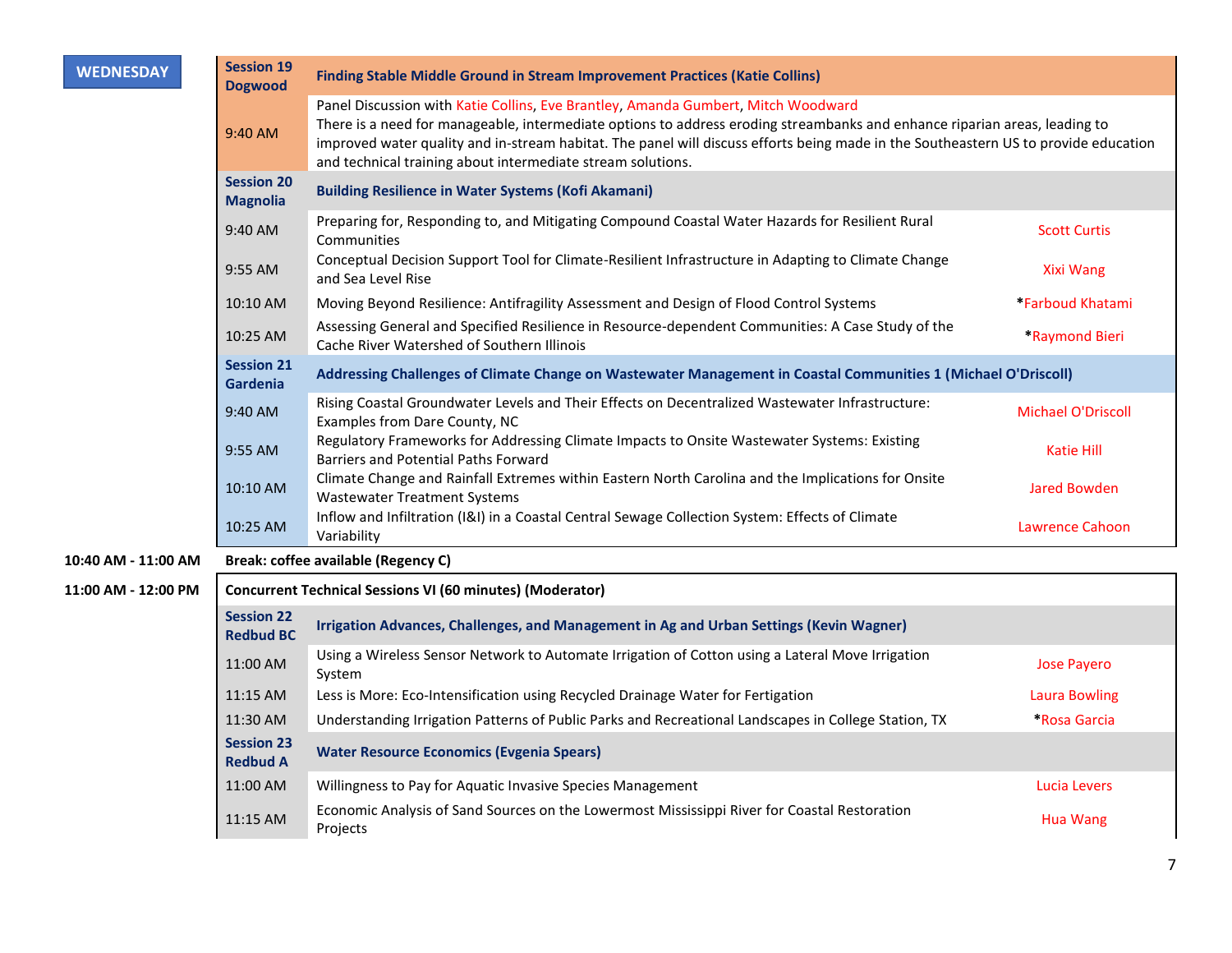| <b>WEDNESDAY</b>   | 11:30 AM                              | Breakeven Price to Incentivize Agricultural Water Rights Leasing                                                                                  | *Rajendra Khanal                              |
|--------------------|---------------------------------------|---------------------------------------------------------------------------------------------------------------------------------------------------|-----------------------------------------------|
|                    | 11:45 AM                              | A Hydro-Economic Optimization Model of Agriculture under California's Sustainable Groundwater<br>Management Act                                   | Lucia Levers                                  |
|                    | <b>Session 24</b><br><b>Dogwood</b>   | <b>Environmental Monitoring (Leigh-Anne Krometis)</b>                                                                                             |                                               |
|                    | 11:00 AM                              | Thermal Variability and Patterns in a Karst Mixed Land-use Basin of Central Pennsylvania                                                          | *Lexie Orr                                    |
|                    | 11:15 AM                              | Soil Disturbance Assessment through Comparative TDS Emissions from Headwaters                                                                     | Fernando Rojano                               |
|                    | 11:30 AM                              | Hydrogeophysical Investigation of Agricultural Soil Salinization in the Eastern North Carolina Coastal<br>Plain                                   | <b>Stephen Moysey</b>                         |
|                    | 11:45 AM                              | Volunteer Monitoring in the Upper White River Basin, Arkansas: What Can We Learn?                                                                 | *Erin Grantz                                  |
|                    | <b>Session 25</b><br><b>Magnolia</b>  | <b>Groundwater Mapping and Modeling Approaches (Frances O'Donnell)</b>                                                                            |                                               |
|                    | 11:00 AM                              | Agriculture Nutrition Effects of Increased Oil and Gas Activity from the Carrizo-Wilcox Aquifer in the<br>Winter Garden Region of Southwest Texas | *Ysenia Granados                              |
|                    | 11:15 AM                              | GastonWaterMap: A Web GIS for Informing Residents of Groundwater Contamination in Gaston<br>County, NC                                            | *Zachery Slocum                               |
|                    | 11:30 AM                              | Aquifer Vulnerability Assessment for Land Use and Water Quality Management: A GIS Based DRASTIC<br>Index Method, Windhoek Aquifer, Namibia        | <b>Kedir Bushira</b>                          |
|                    | 11:45 AM                              | Developing a Decision Tree-based model for Reoperation of California's Reservoir Systems and Flood<br>Waters Managed Aquifer Recharge             | *Mahdi Erfani                                 |
|                    | <b>Session 26</b><br>Gardenia         | Addressing Challenges of Climate Change on Wastewater Management in Coastal Communities 2 (Michael O'Driscoll)                                    |                                               |
|                    | 11:00 AM                              | Nitrogen Treatment Efficiency of Onsite Wastewater Systems in the Coastal Carolinas                                                               | <b>Charles Humphrey</b>                       |
|                    | 11:15 AM                              | Attenuating Decentralized Wastewater Nitrogen using Nature-based Features                                                                         | <b>Guy Iverson</b>                            |
|                    | 11:30 AM                              | Spotlighting the Hawai'i Cesspool Hazard Assessment & Prioritization Tool                                                                         | <b>Christopher Shuler</b>                     |
|                    | 11:45 AM                              | Hybrid Constructed Wetlands for Aquacultural and Municipal Wastewater Treatment in the Coastal<br>Plain                                           | Natasha Bell                                  |
| 12:10 PM - 1:50 PM |                                       | Awards Luncheon (Regency C) Must be pre-registered to attend. Bring ticket from registration packet.                                              |                                               |
| 2:00 PM - 3:15 PM  |                                       | <b>Concurrent Technical Sessions VII (75 minutes) (Moderator)</b>                                                                                 |                                               |
|                    | <b>Session 27</b><br><b>Redbud BC</b> | Human Dimensions of Water: Barriers, Conflicts, and Justice (Catherine Janasie)                                                                   |                                               |
|                    | 2:00 PM                               | Empowering Citizens with "Our Voice Our Water" in Municipal Stormwater to Build Resilience and<br>Two-Way Communications                          | Regina Guyer, Bryan<br>Patterson, Kari Raburn |
|                    | 2:15 PM                               | Documenting Water Quality, Access, and Associated Water Coping Behaviors in Central Appalachia                                                    | Leigh-Anne Krometis                           |
|                    | 2:30 PM                               | New Dimensions of a Famous Water Conflict: Public Interest, Indigenous Rights, and the Los Angeles<br>Aqueduct                                    | Sophia Borgias                                |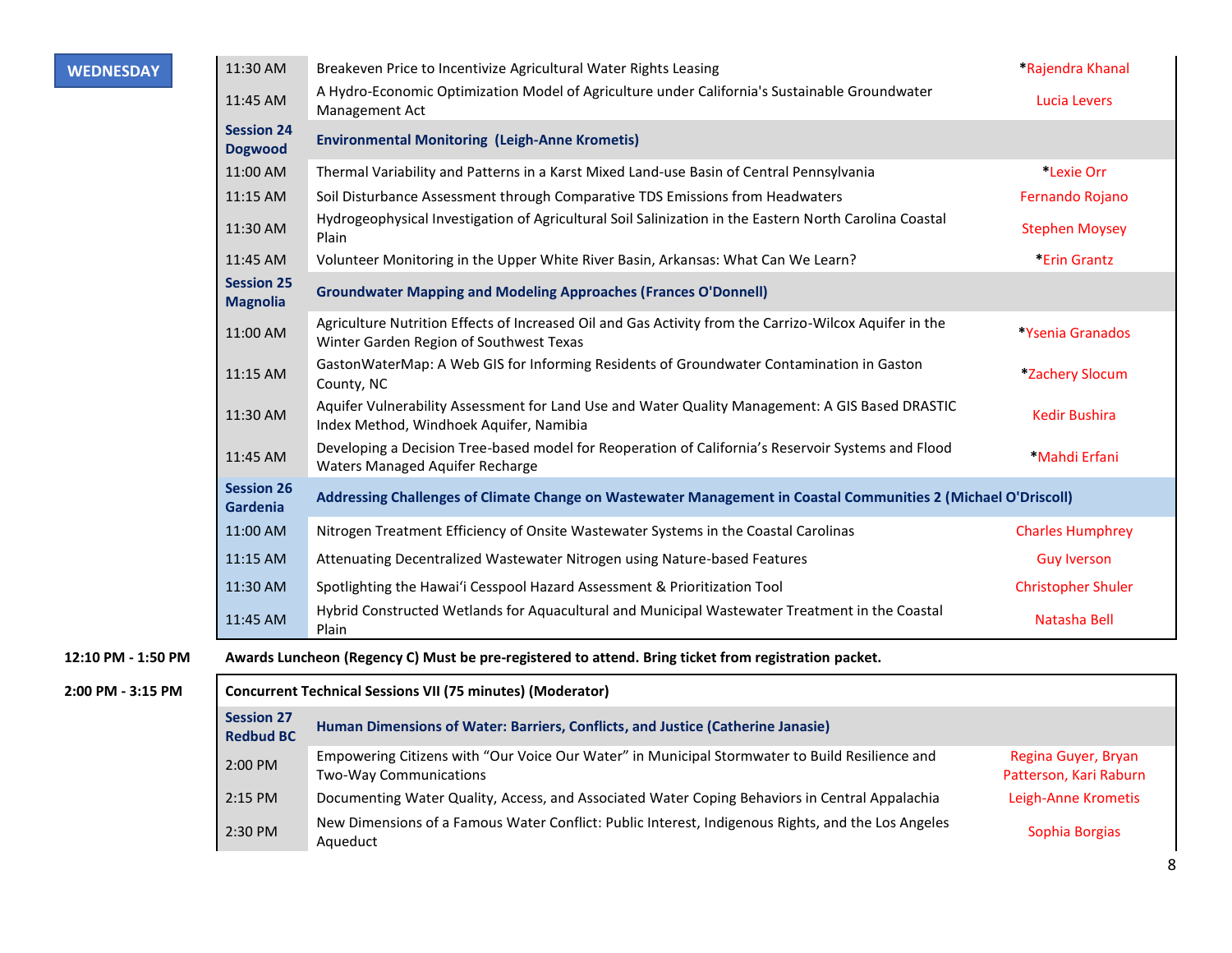| <b>WEDNESDAY</b>                                                                                                            | <b>Session 28</b><br><b>Dogwood</b>   | <b>Building Resilience into International Water Resources Collaborations (Katy Mazer)</b>                                                                                                                                                                                                                                                                                                                                                                                                    |                        |  |
|-----------------------------------------------------------------------------------------------------------------------------|---------------------------------------|----------------------------------------------------------------------------------------------------------------------------------------------------------------------------------------------------------------------------------------------------------------------------------------------------------------------------------------------------------------------------------------------------------------------------------------------------------------------------------------------|------------------------|--|
|                                                                                                                             | 2:00 PM                               | Facilitators: Katy Mazer, Laura Bowling<br>In this participatory session, we will review the collaboration principles for international water research from Mazer et al. 2020 and<br>discuss how to bolster vulnerabilities to create more resilient partnerships. We will discuss best practices for supporting host countries<br>and building a pathway for sustainably achieving collaboration goals.                                                                                     |                        |  |
|                                                                                                                             | <b>Session 29</b><br><b>Magnolia</b>  | Bridging the Digital Water Divide - Improved Integration of Emerging Technologies (Eve Brantley and Cal Sawyer)                                                                                                                                                                                                                                                                                                                                                                              |                        |  |
|                                                                                                                             | 2:00 PM                               | Panel Discussion with Debabrata Sahoo, Paul Dow, Cal Sawyer, and Eve Brantley<br>The session will focus on some of the early adoptions and applications of digital data for hydrologic assets around data-collection,<br>correction, compilation, computation, and consulting. Panelists will also address emerging technologies such as machine learning,<br>cloud computing, Internet of Things, blockchains and their integration in solving some of the challenges around Digital Water. |                        |  |
| <b>Session 30</b><br>Water Management Issues in the Upper Colorado River Basin (Ginger Paige and Kristi Hansen)<br>Gardenia |                                       |                                                                                                                                                                                                                                                                                                                                                                                                                                                                                              |                        |  |
|                                                                                                                             | 2:00 PM                               | Demand Management in the Upper Colorado River Basin: Economic Considerations                                                                                                                                                                                                                                                                                                                                                                                                                 | Kristi Hansen          |  |
|                                                                                                                             | 2:15 PM                               | Measurement and Modeling of Consumptive Use in the Upper Green River Basin; Important<br>Information to Inform Management Strategies in the Upper Colorado River Basin                                                                                                                                                                                                                                                                                                                       | <b>Ginger Paige</b>    |  |
|                                                                                                                             | 2:30 PM                               | Lessons from Synchronously Modeling Flex Accounts in a Combined Lake Powell-Lake Mead System<br>with 26 Colorado River Managers and Experts                                                                                                                                                                                                                                                                                                                                                  | <b>David Rosenberg</b> |  |
|                                                                                                                             | 2:45 PM                               | <b>Discussion Time</b>                                                                                                                                                                                                                                                                                                                                                                                                                                                                       |                        |  |
| 2:00 PM - 3:30 PM                                                                                                           |                                       | Macroinvertebrates Identification Workshop (Meet near Registration desk)                                                                                                                                                                                                                                                                                                                                                                                                                     |                        |  |
| 3:15 PM - 3:35 PM                                                                                                           |                                       | Break: snacks available (Regency C)                                                                                                                                                                                                                                                                                                                                                                                                                                                          |                        |  |
| 3:35 PM - 4:35 PM                                                                                                           |                                       | <b>JCWRE Editors and Associate Editors Meeting (Redbud A)</b>                                                                                                                                                                                                                                                                                                                                                                                                                                |                        |  |
| 3:35 PM - 4:50 PM                                                                                                           |                                       | <b>Concurrent Technical Sessions VIII (75 minutes) (Moderator)</b>                                                                                                                                                                                                                                                                                                                                                                                                                           |                        |  |
|                                                                                                                             | <b>Session 31</b><br><b>Redbud BC</b> | <b>Getting to the Heart of Science Communication (Faith Kearns)</b>                                                                                                                                                                                                                                                                                                                                                                                                                          |                        |  |
|                                                                                                                             | 3:35 PM                               | Workshop Session: Pre-registration required to attend. Session is full. Check with registration desk for openings.                                                                                                                                                                                                                                                                                                                                                                           |                        |  |
|                                                                                                                             | <b>Session 32</b><br><b>Dogwood</b>   | Bringing Flow Ecology to Water Planning: A South Carolina Example (Eric Krueger)                                                                                                                                                                                                                                                                                                                                                                                                             |                        |  |
|                                                                                                                             | 3:35 PM                               | Developing Flow-ecology Relationships for SC Streams using Biotic Communities and Modeled Flow<br><b>Metrics</b>                                                                                                                                                                                                                                                                                                                                                                             | <b>Brandon Peoples</b> |  |
|                                                                                                                             | 3:50 PM                               | Quantifying Flow-ecology Relationships to Inform Flow Management in South Carolina                                                                                                                                                                                                                                                                                                                                                                                                           | <b>Luke Bower</b>      |  |
|                                                                                                                             | 4:05 PM                               | Biological Standards for Water Withdrawal Management: Application in the Edisto River, South<br>Carolina                                                                                                                                                                                                                                                                                                                                                                                     | <b>Eric Krueger</b>    |  |
|                                                                                                                             | 4:20 PM                               | The Value of Freshwater Interventions: SC Residents' Willingness-To-Pay for Improved Water Quality                                                                                                                                                                                                                                                                                                                                                                                           | <b>Carl Ureta</b>      |  |
|                                                                                                                             | 4:35 PM                               | South Carolina River Basin Planning - Balancing Social, Economic, and Environmental Needs                                                                                                                                                                                                                                                                                                                                                                                                    | <b>Scott Harder</b>    |  |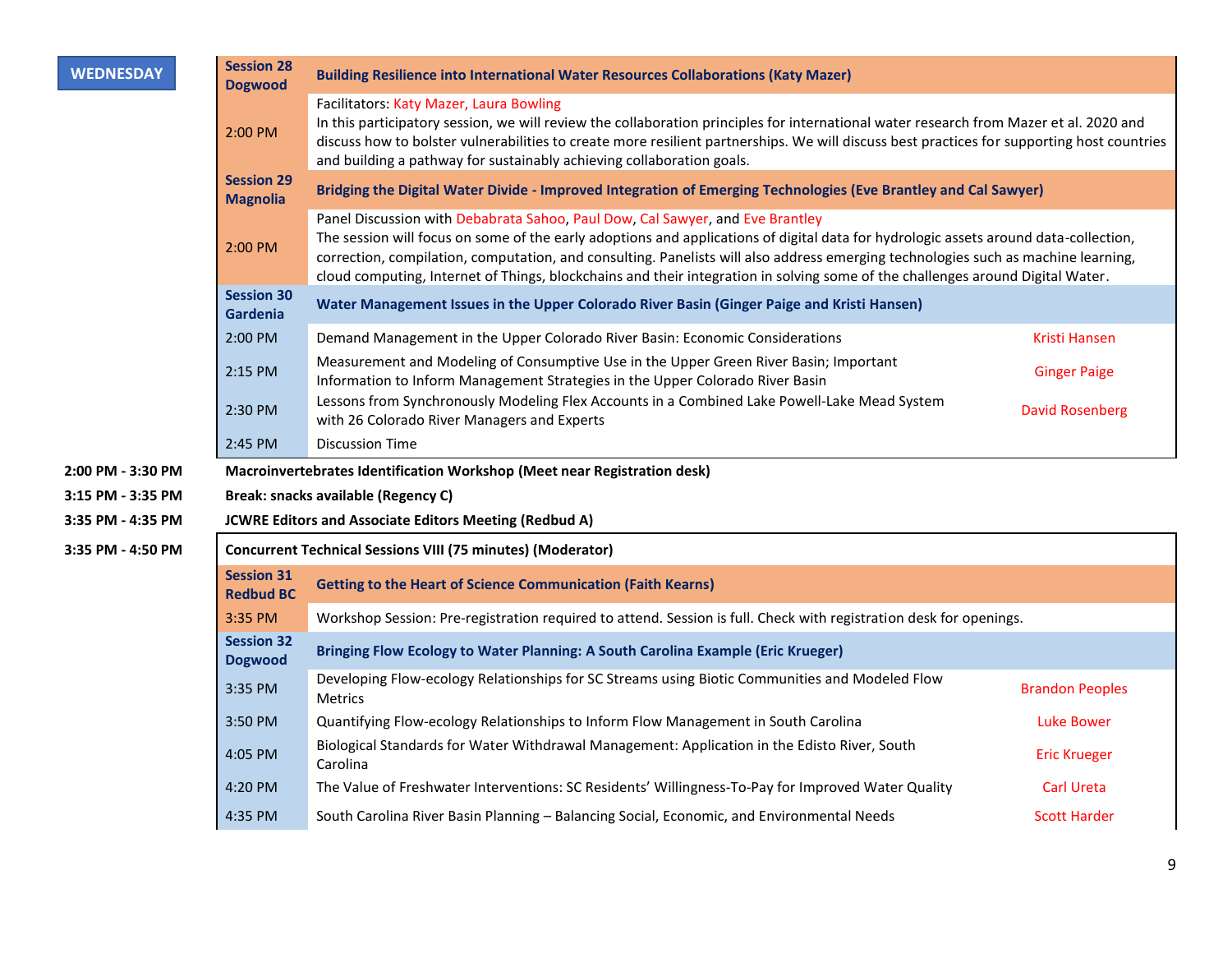|                   | <b>Session 33</b><br><b>Magnolia</b> | <b>Water Policy and Law (Sydney Mucha)</b>                                                                                          |                      |
|-------------------|--------------------------------------|-------------------------------------------------------------------------------------------------------------------------------------|----------------------|
|                   | 3:35 PM                              | Vulnerability and Recommended Mitigations Concerning Water Resilience to Cyber-based, Malevolent<br>Acts on Community Water Systems | <b>Michael Kuitu</b> |
|                   | 3:50 PM                              | Per-and Polyfluorinated Substances Legal and Regulatory Update                                                                      | Catherine Janasie    |
|                   | 4:05 PM                              | The Effect of Management Agency on Reservoir Recreation Participation                                                               | *Mary Boateng        |
|                   | 4:20 PM                              | Efficient Management of Water Resources in the Eastern US                                                                           | *Nataly Medina       |
|                   | <b>Session 34</b><br><b>Gardenia</b> | Going Mainstream with Green Infrastructure for Urban Water Quality (Andrea Ludwig)                                                  |                      |
|                   | 3:35 PM                              | Monitoring Infiltration Rates of Coastal Low Impact Development Practices in Georgia                                                | Jessica Brown        |
|                   | 3:50 PM                              | Regenerative Stormwater Conveyance: From Research to Application                                                                    | *Gillian Palino      |
|                   | 4:05 PM                              | Breaking Down LID+GSI Barriers: A Code Audit Tool for Florida Communities                                                           | Eban Bean            |
|                   | 4:20 PM                              | <b>Building Community Infrastructure</b>                                                                                            | Eve Brantley         |
|                   | 4:35 PM                              | Advancing Green Stormwater Infrastructure: A Land Grant Mission Success Story                                                       | Andrea Ludwig        |
| 5:00 PM - 6:00 PM |                                      | Speed Networking for Students (Crepe Myrtle)                                                                                        |                      |
| 6:00 PM - 8:30 PM |                                      | Social Outing Drop-in for Students and Professionals (Fireforge Crafted Beer - local taproom)                                       |                      |

## **Thursday, June 16**

| 7:30 AM - 8:30 AM   | <b>Breakfast (Regency C)</b>                                                                                           |                                                                                                                                                           |                                   |  |  |
|---------------------|------------------------------------------------------------------------------------------------------------------------|-----------------------------------------------------------------------------------------------------------------------------------------------------------|-----------------------------------|--|--|
| 8:30 AM - 9:50 AM   | Plenary Session III - Shana Jones, University of Georgia; Toby Feaster, USGS (Regency DEF) (Moderator: Jerry Kauffman) |                                                                                                                                                           |                                   |  |  |
| 9:50 AM - 10:10 AM  | Break: coffee available (Regency C)                                                                                    |                                                                                                                                                           |                                   |  |  |
| 10:10 AM - 11:40 AM | <b>Concurrent Technical Sessions IX (90 minutes) (Moderator)</b>                                                       |                                                                                                                                                           |                                   |  |  |
|                     | <b>Session 35</b><br><b>Redbud BC</b>                                                                                  | <b>Harmful Algal Blooms and Their Drivers (Brian Haggard)</b>                                                                                             |                                   |  |  |
|                     | 10:10 AM                                                                                                               | How Interactive Biotic and Abiotic Factors Drive Cyanobacteria Bloom Dynamics: Synthesizing 14<br>Years of Ecological Research in Vancouver Lake, WA, USA | <b>Gretchen Rollwagen-Bollens</b> |  |  |
|                     | $10:25$ AM                                                                                                             | Microcystin Thresholds and Response to Nutrient Additions at Lake Fayetteville, Arkansas                                                                  | <b>Brian Haggard</b>              |  |  |
|                     | 10:40 AM                                                                                                               | Chlorophyll-A Estimation in Lakes using Multi-parameter Sonde Data                                                                                        | *Xiaofeng Liu                     |  |  |
|                     | 10:55 AM                                                                                                               | Prediction of Chlorophyll-A Concentrations in a Piedmont Lake in South Carolina using Continuous<br>Water Quality Data and a Machine Learning Algorithm   | *Ibrahim Busari                   |  |  |
|                     | 11:10 AM                                                                                                               | An Analysis of Environmental Conditions Impacting Cyanobacterial Algal Blooms in Drinking Water<br>Sources in Upstate South Carolina                      | *Gregory Langlois                 |  |  |
|                     | 11:25 AM                                                                                                               | Satellite-based Assessment of Lake Lanier Chlorophyll-A                                                                                                   | Husayn El Sharif                  |  |  |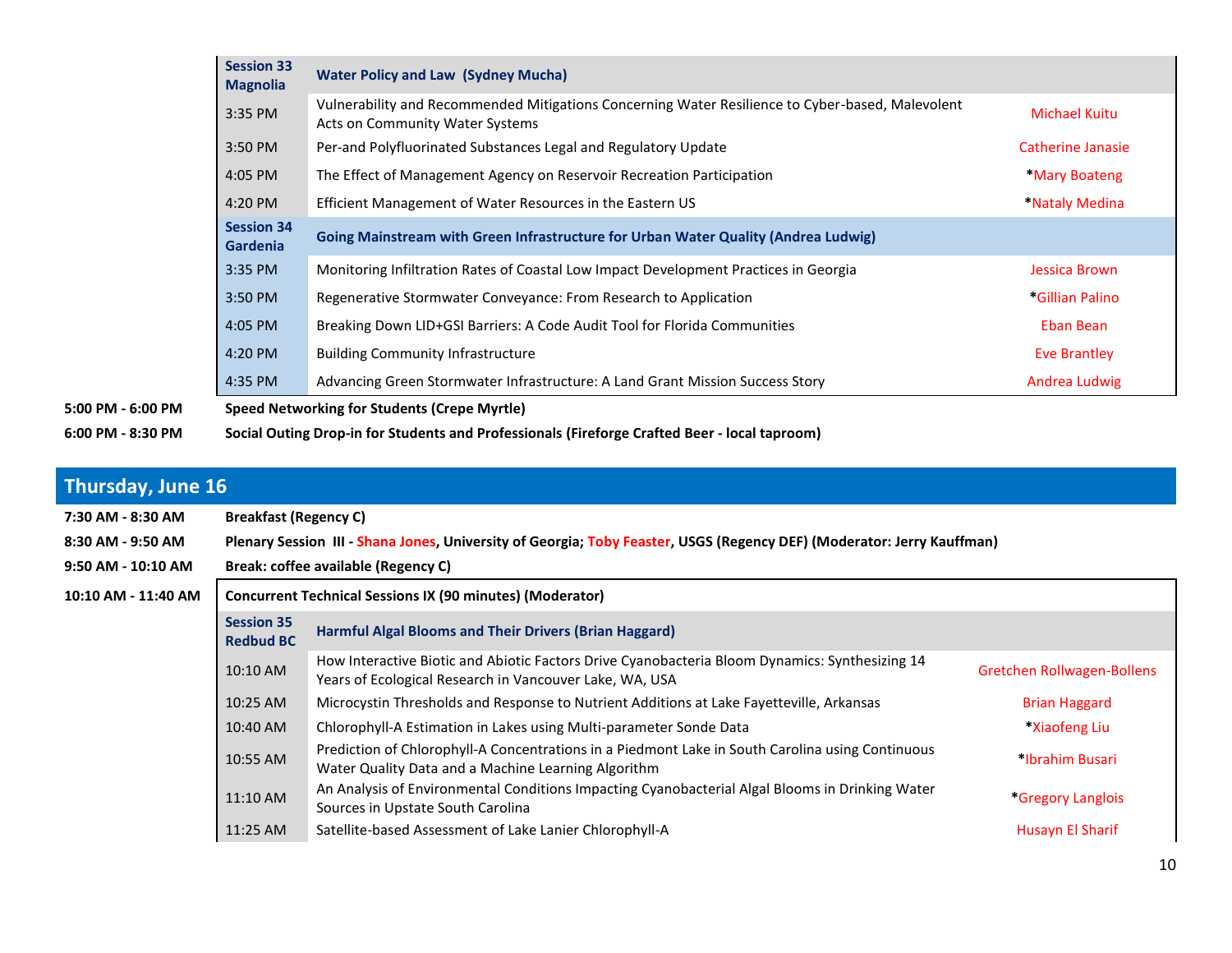| <b>THURSDAY</b>    | <b>Session 36</b><br><b>Dogwood</b>                                                                                                                                                                                      | <b>Advanced Water Monitoring Technology and Techniques (Aaron Akin)</b>                                                                                                                              |                         |  |
|--------------------|--------------------------------------------------------------------------------------------------------------------------------------------------------------------------------------------------------------------------|------------------------------------------------------------------------------------------------------------------------------------------------------------------------------------------------------|-------------------------|--|
|                    | 10:10 AM                                                                                                                                                                                                                 | Turbidity Informed Real-Time Control of a Dry Extended Detention Basin: A Case Study                                                                                                                 | <b>Aaron Akin</b>       |  |
|                    | 10:25 AM                                                                                                                                                                                                                 | Low-Cost Reliable Water Resource Monitoring using the Intelligent River® System                                                                                                                      | <b>Christopher Post</b> |  |
|                    | 10:40 AM                                                                                                                                                                                                                 | Hybrid Artificial Intelligence and Computer Vision Image Processing Framework for Automatic<br><b>Water Level Estimation</b>                                                                         | *Mohammad Erfani        |  |
|                    | 10:55 AM                                                                                                                                                                                                                 | Developing Temporal Convolutional Neural Networks and Application of Transfer Learning for<br>Hydrologic Modeling in Ungauged Basins                                                                 | *Mahdi Erfani           |  |
|                    | 11:10 AM                                                                                                                                                                                                                 | Vision Analysis of Water Texture and Color Using Early-level Computer Vision Techniques and Deep<br>Learning                                                                                         | *Mohammad Erfani        |  |
|                    | <b>Session 37</b><br><b>Magnolia</b>                                                                                                                                                                                     | <b>Water Quality in Watersheds (Ashani Thilakarathne)</b>                                                                                                                                            |                         |  |
|                    | 10:10 AM                                                                                                                                                                                                                 | Catawba-Wateree Integrated Water Resources Plan: Developing Long-term Water Quantity and<br>Quality Resilience for Drinking Water Supply                                                             | Sara Yeh & Jimmy Bagley |  |
|                    | 10:25 AM                                                                                                                                                                                                                 | Stormwater Quality Treatment with Bioretention Cell: Is It a Filter or Sponge?                                                                                                                       | <b>Tolessa Deksissa</b> |  |
|                    | 10:40 AM                                                                                                                                                                                                                 | The River Basins Research Initiative: Three Decades of Undergraduate Research in the South<br>Carolina Piedmont                                                                                      | <b>Gregory Lewis</b>    |  |
|                    | 10:55 AM                                                                                                                                                                                                                 | Determining Runoff Quantity and Quality from Differing Land use and Land Cover Types in the Cross<br><b>Timbers Ecoregion</b>                                                                        | *Austin Phillippe       |  |
|                    | 11:10 AM                                                                                                                                                                                                                 | Assessing Water Quality Conditions at the Buffalo National River over the Last 20 Years                                                                                                              | *Erin Grantz            |  |
|                    | <b>Session 38</b><br><b>Gardenia</b>                                                                                                                                                                                     | Educating and Engaging Communities to Enhance Water Quality Knowledge and Build Community Resilience - An Interactive<br>Session with the Watershed Game (Karen Bareford, Jessica Brown, Mark Risse) |                         |  |
|                    |                                                                                                                                                                                                                          | Watershed Game Overview and Play                                                                                                                                                                     |                         |  |
| 10:10 AM           | Facilitators: Karen Bareford, Alabama Water Institute and Mississippi-Alabama Sea Grant Consortium; Jessica Brown, UGA Marine<br>Extension and Georgia Sea Grant; Mark Risse, UGA Marine Extension and Georgia Sea Grant |                                                                                                                                                                                                      |                         |  |
| 11:50 AM - 1:20 PM |                                                                                                                                                                                                                          | Friends of Reedy River Field Trip, max = 20 (90 minutes) Must be pre-registered to attend. (Meet near Registration desk)                                                                             |                         |  |
| 1:20 PM            | <b>Conference Concludes</b>                                                                                                                                                                                              |                                                                                                                                                                                                      |                         |  |